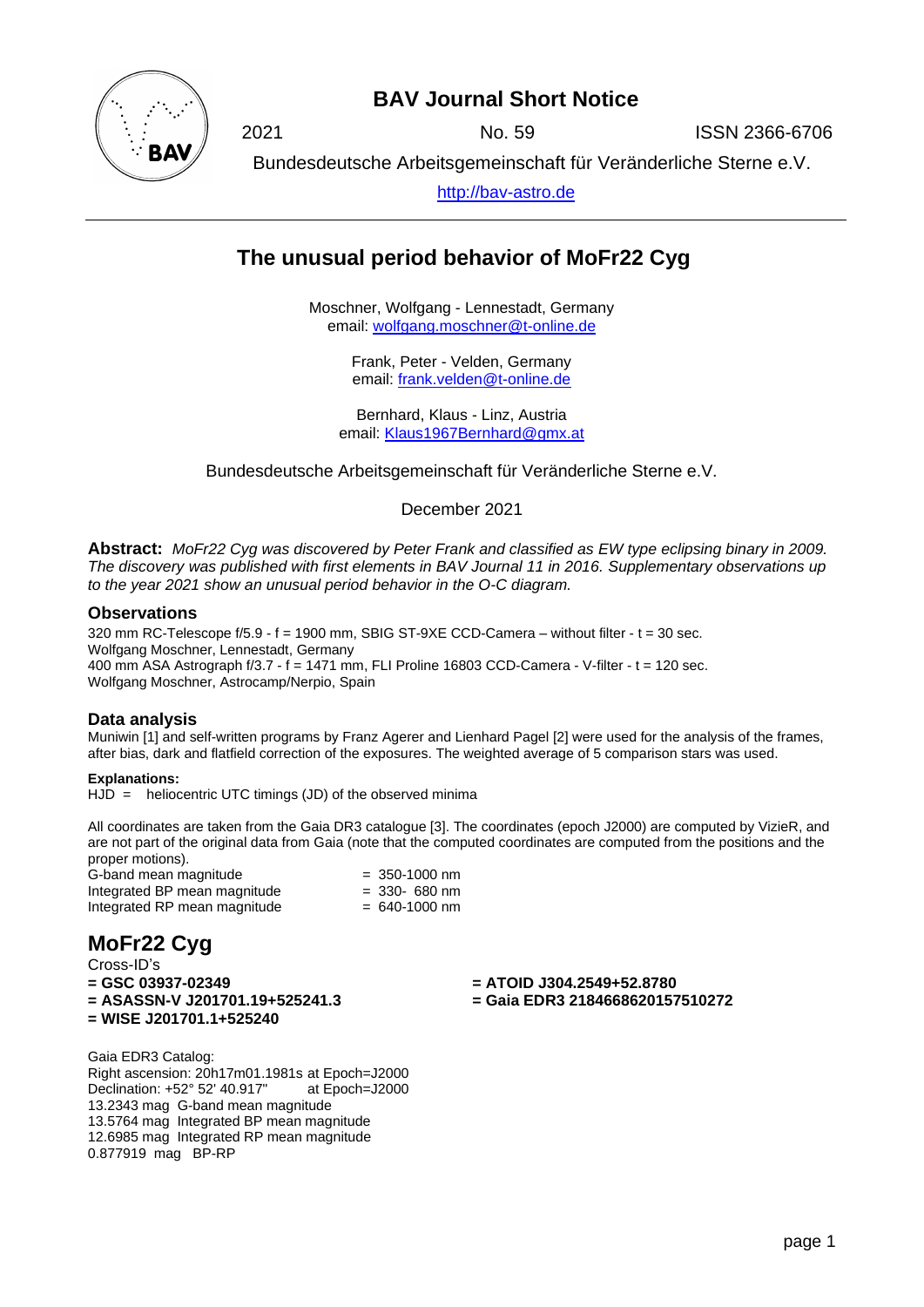### **Periods known so far:** VSX (AAVSO) [4] 0.2875006 d (BAVJ11) [5]

| ASAS-SN [6] | 0.2874987 d    |  |
|-------------|----------------|--|
| ATLAS [7]   | 0.287500 d     |  |
| ZTF [8]     | no information |  |
| WISE [9]    | 0.2875012 d    |  |
|             |                |  |

#### **Results**

The observations over the entire interval between 2009 and 2021 show an unusual period behavior of MoFr22 Cyg. The period remains constant for about two years and changes then abruptly. This process can be observed several times in the O-C diagram. The new linear elements describe the average period over the entire interval. A physical interpretation of the phenomenon cannot be made here. But it seems possible that the effects are caused by a third partner in the system with a long orbital period and high orbital eccentricity. In this case, further period changes at regular intervals should occur in the future. Another possibility would be a sporadic mass ejection (no continuous mass flow, but a onetime change in mass). Generating spectra could be helpful to solving the problem. The variable should be observed further in the future, since the period behavior cannot be predicted. The presented elements were calculated by the method of least squares, taking into account all our minima (see table below). Data from this star were also recently processed by the ATLAS project [7], the ASAS-SN project [6] and the WISE project [9].

### **MoFr22 Cyg linear elements**

These linear elements are to be used for the years 2009 to 2021.

**HJD-Date**

#### Min. = HJD 2457605.40790 + 0.2875031\*E ±0.00120 ±0.0000003

| <b>HJD-Date</b> |              |              |           |
|-----------------|--------------|--------------|-----------|
| <b>Minimum</b>  | <b>Type</b>  | <b>Epoch</b> | $O-C$ (d) |
| 2455333,4252    | Ш            | $-7902,5$    | 0,0105    |
| 2457574,4973    | $\mathbf{I}$ | $-107,5$     | $-0,0040$ |
| 2457574,6398    | ı            | $-107$       | $-0,0053$ |
| 2457576,5085    | $\mathbf{I}$ | $-100,5$     | $-0,0053$ |
| 2457581,5385    |              | $-83$        | $-0,0066$ |
| 2457605,4016    |              | 0            | $-0,0063$ |
| 2457605,5462    | $\mathbf{I}$ | 0,5          | $-0,0055$ |
| 2457623,3711    | $\mathbf{I}$ | 62,5         | $-0,0057$ |
| 2457623,5131    |              | 63           | $-0,0075$ |
| 2457691,3642    |              | 299          | $-0,0071$ |
| 2457916,6287    | $\mathbf{I}$ | 1082,5       | $-0,0013$ |
| 2457955,4415    | $\mathbf{I}$ | 1217,5       | $-0,0014$ |
| 2457955,5872    | ı            | 1218         | 0,0005    |
| 2457963,4934    | $\mathbf{I}$ | 1245,5       | 0,0004    |
| 2457963,6378    |              | 1246         | 0,0010    |
| 2457979,4504    |              | 1301         | 0,0010    |
| 2457979,5937    | $\mathbf{I}$ | 1301,5       | 0,0005    |
| 2458004,4622    | ı            | 1388         | 0,0000    |
| 2458010,3578    | $\mathbf{I}$ | 1408,5       | 0,0018    |
| 2458010,5024    |              | 1409         | 0,0026    |
| 2458015,3893    | ı            | 1426         | 0,0019    |
| 2458015,5323    | $\mathbf{I}$ | 1426,5       | 0,0012    |
| 2458329,4960    | $\mathbf{I}$ | 2518,5       | 0,0115    |
| 2458329,6360    |              | 2519         | 0,0078    |
| 2458330,5003    |              | 2522         | 0,0096    |
| 2458330,6436    | $\mathbf{I}$ | 2522,5       | 0,0091    |
| 2458352,3499    | ı            | 2598         | 0,0089    |
| 2458352,4926    | $\mathbf{I}$ | 2598,5       | 0,0079    |
| 2458397,3444    | $\mathbf{I}$ | 2754,5       | 0,0092    |
| 2458397,4874    |              | 2755         | 0,0085    |
| 2458720,3466    | ı            | 3878         | 0,0016    |
| 2458720,4905    | $\mathbf{I}$ | 3878,5       | 0,0018    |
|                 |              |              |           |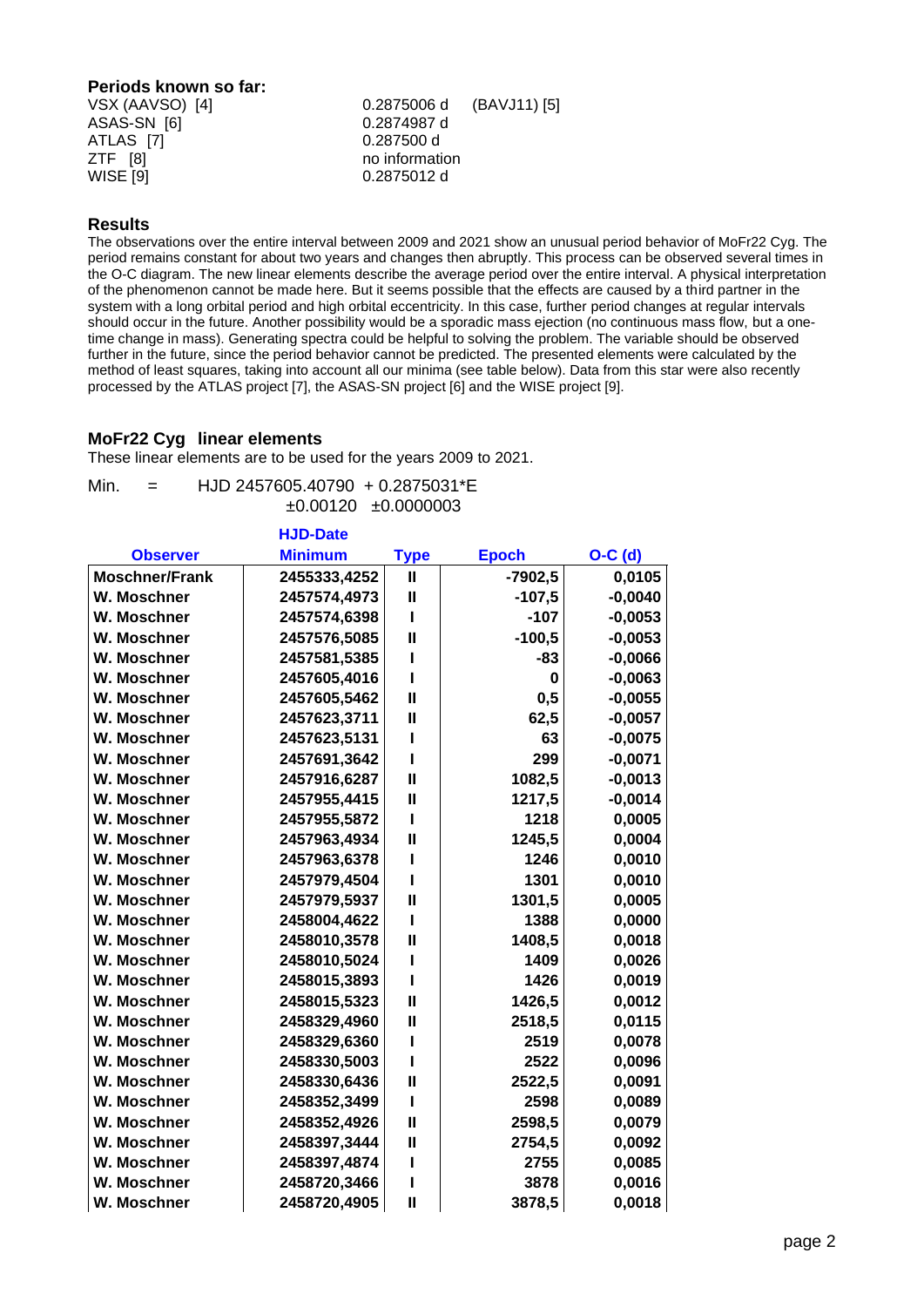| W. Moschner | 2458720,6327 |   | 3879   | 0,0002    |
|-------------|--------------|---|--------|-----------|
| W. Moschner | 2458755,4201 |   | 4000   | $-0,0003$ |
| W. Moschner | 2459053,4100 | Ш | 5036,5 | $-0,0072$ |
| W. Moschner | 2459053,5540 |   | 5037   | $-0,0070$ |
| W. Moschner | 2459069,3666 |   | 5092   | $-0.0071$ |
| W. Moschner | 2459069,5104 | Ш | 5092,5 | $-0,0071$ |
| W. Moschner | 2459069,6530 |   | 5093   | $-0,0082$ |
| W. Moschner | 2459102,4283 |   | 5207   | $-0,0083$ |
| W. Moschner | 2459102,5734 | Ш | 5207,5 | $-0,0069$ |
| W. Moschner | 2459140,3805 |   | 5339   | $-0,0064$ |
| W. Moschner | 2459403,5949 | Ш | 6254,5 | $-0,0012$ |
| W. Moschner | 2459426,4534 |   | 6334   | 0,0009    |
| W. Moschner | 2459426,5985 | Ш | 6334,5 | 0,0022    |
| W. Moschner | 2459469,4357 | Ш | 6483,5 | 0,0015    |

Table 1: Minima from MoFr22 Cyg using the linear elements above (period 0.2875031 d).





Figure 1: O-C-diagram from MoFr22 Cyg using the linear elements above (period 0.2875031 d).

Figure 2: O-C-diagram from MoFr22 Cyg using the period from WISE (0.2875012 d). Figure 3: O-C-diagram from MoFr22 Cyg using the period from ATLAS (0.287500 d).